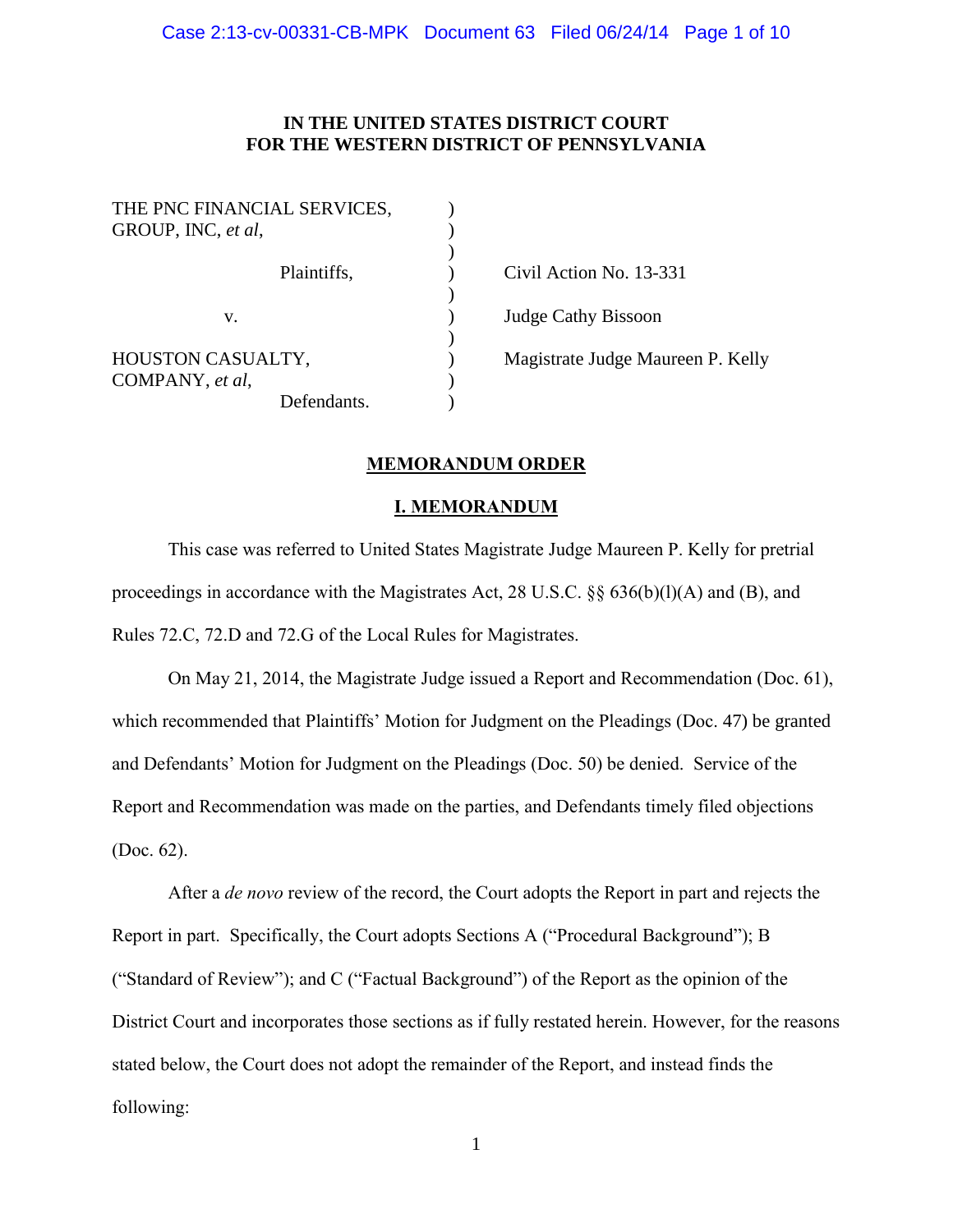#### **DISCUSSION:**

### **1. Policy Construction**

Under Pennsylvania law, the "interpretation of an insurance contract regarding the existence or non-existence of coverage is generally performed by the court." Gardner v. State Farm Fire & Cas. Co., 544 F.3d 553, 558 (3d Cir. 2008) (quoting Donegal Mut. Ins. Co. v. Baumhammers, 938 A.2d 286, 290 (Pa. 2007)). "When the language of the policy is clear and unambiguous, [the Court] must give effect to the language." Id. However, "where a provision of a policy is ambiguous, the policy provision is to be construed in favor of the insured and against the insurer, the drafter of the agreement." Id. (quoting Standard Venetian Blind Co. v. Am. Empire Ins. Co., 469 A.2d 563, 566 (Pa. 1983)). "Contractual language is ambiguous if 'it is reasonably susceptible of different constructions and capable of being understood in more than one sense.'" Id. (quoting Hutchison v. Sunbeam Coal Corp., 519 A.2d 385, 390 (Pa. 1986)).

"The burden is on the insured to establish coverage under an insurance policy." Nationwide Mut. Ins. Co. v. Cosenza, 258 F.3d 197, 206 (3d Cir. 2001) (citing Erie Ins. Exchange v. Transamerica Ins. Co., 533 A.2d 1363, 1366–67 (Pa. 1987)). However, it is the insurer "that bears the burden of establishing the applicability of an exclusion in an insurance contract, and exclusions are always strictly construed against the insurer and in favor of the insured." Id. (internal citations omitted).

Here, PNC seeks to obtain a declaration of its right to obtain coverage for defense and indemnity payments under the HCC and Axis policies, and also asserts breach of contract claims against the Insurers for their failure to make such payments. As a preliminary matter, the Court agrees with the Magistrate Judge that PNC has met its initial burden to establish coverage for the underlying claims. See R&R (Doc. 61) at 20. However, the Court disagrees with the Magistrate

2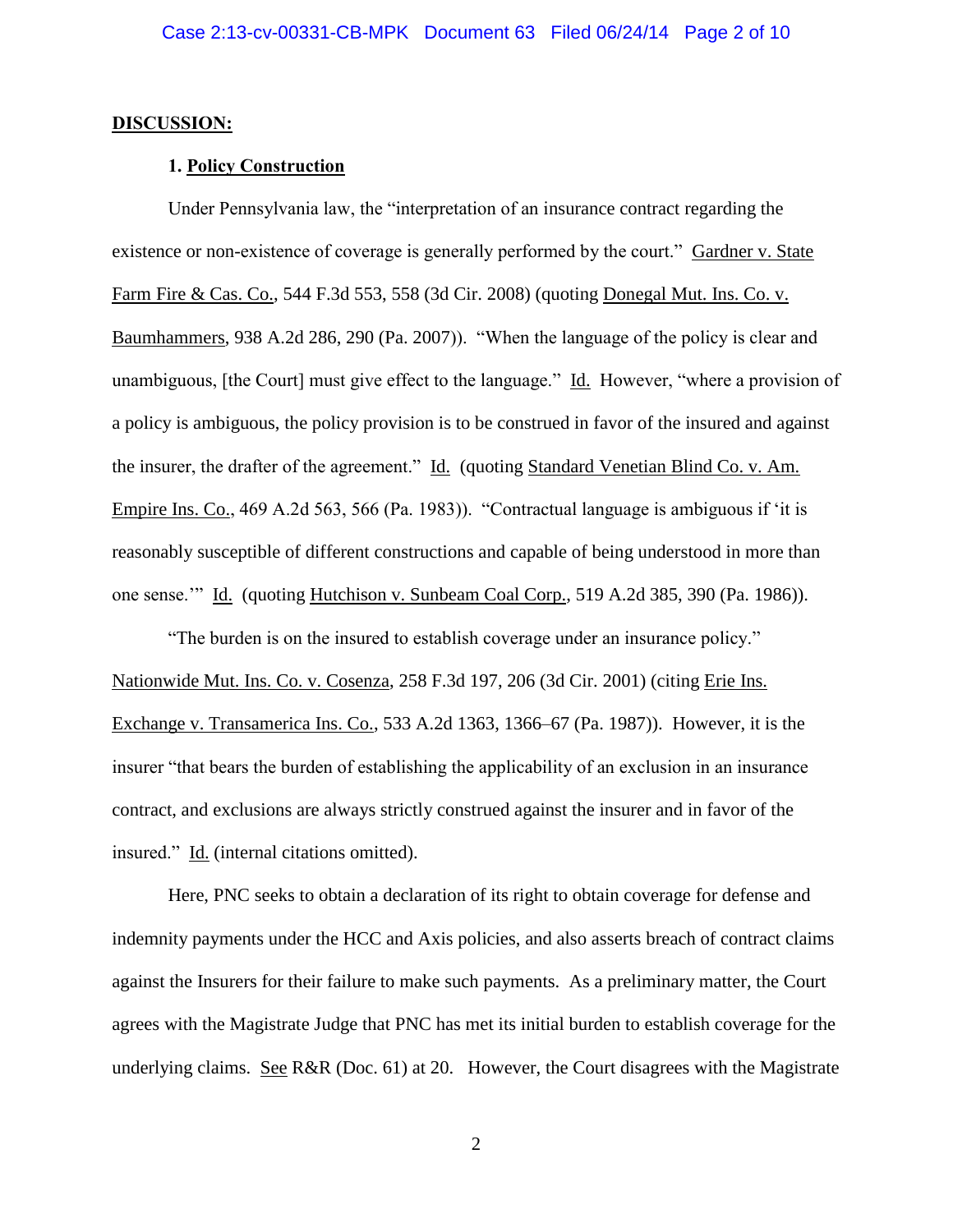### Case 2:13-cv-00331-CB-MPK Document 63 Filed 06/24/14 Page 3 of 10

Judge's reading of the exceptions to the definition of **Damages**. Instead, the Court agrees with the Insurers that, given the nature of the policy and the language of the **Damages** definition, the exceptions must be read to apply to "third party" losses. See Def.'s Objections (Doc. 62) at 7. Accordingly, the Court will now turn to the Insurers' original arguments as to why PNC is not entitled to coverage for the settlements.

### **2. The Fee Exception**

The Insurers' first and strongest argument against coverage for the overdraft settlements is that the settlements fall within the "Fee Exception" to **Damages**. The relevant policy provision is as follows:

> The Underwriter will pay on behalf of the Insured: (A) all **Loss** for which the **Insured** becomes legally obligated to pay on account of any **Claim** first made against the **Insured** during the **Policy Period** or, if applicable, the **Discovery Period**, for a **Wrongful Act** which takes place during or prior to the **Policy Period**; provided, however, the **Insured** shall report such **Claim** to the **Underwriter** as soon as practicable, but in no event later than 90 days after termination of the **Policy Period** or, if applicable, the **Discovery Period**;

**Loss** is then defined as "**Claims Expenses** and **Damages**" and **Damages** are further defined as follows:

> (E) **Damages** means a judgment, award, surcharge or settlement as a result of a **Claim** and any award of pre- and post-judgment interest, attorneys' fees and costs. **Damages** shall not include any:

> > (5) fees, commissions or charges for **Professional Services** paid or payable to an **Insured** [the "Fee Exception"];

The Insurers argue that the settlements returned overdraft fees to class members; and

therefore, they clearly fall within the Fee Exception to **Damages**. The Court agrees that at least a

portion of the settlements fall within the Fee Exception to **Damages**, namely those portions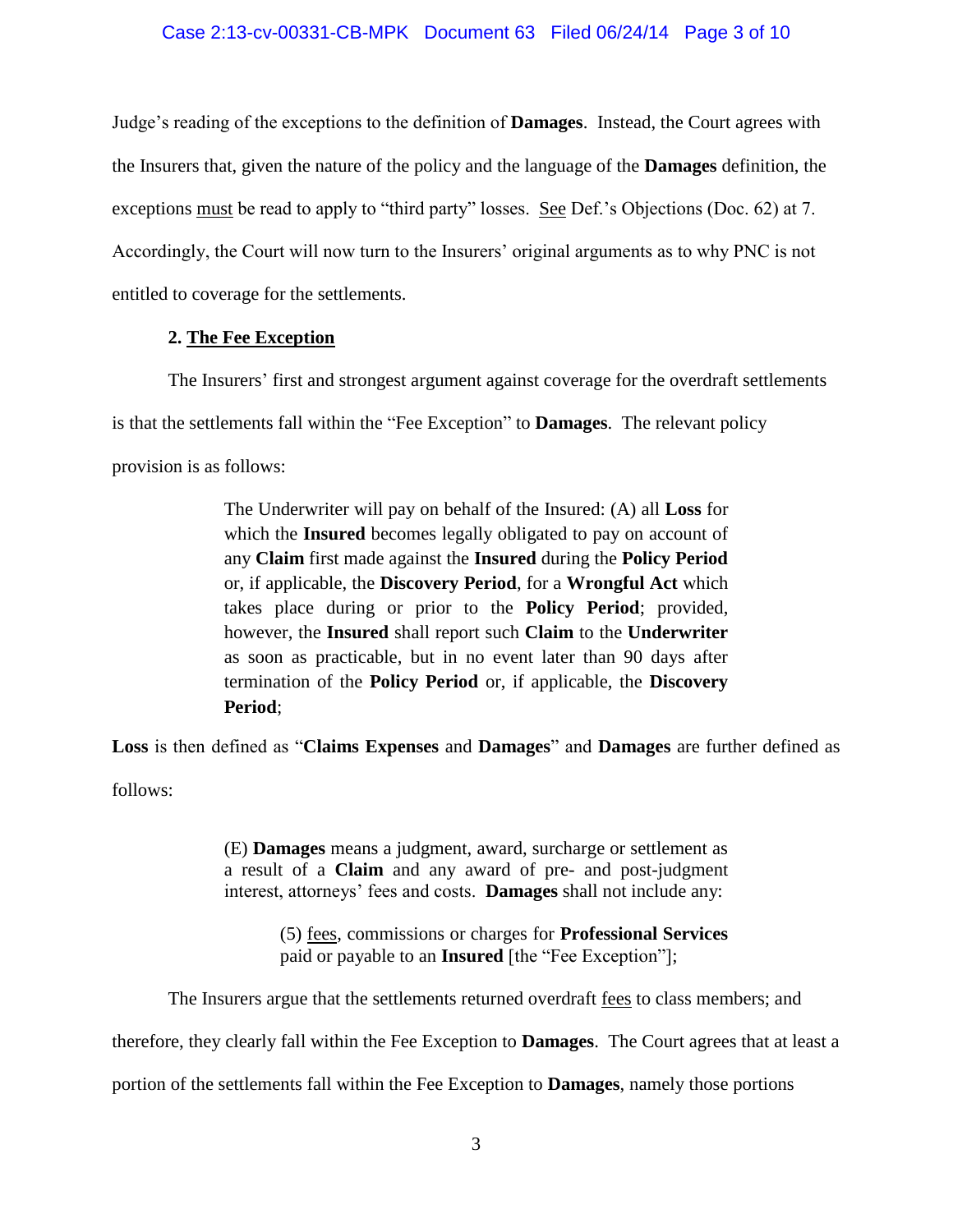### Case 2:13-cv-00331-CB-MPK Document 63 Filed 06/24/14 Page 4 of 10

being paid towards the individual class members, because those payments constitute a refund of "fees … for **Professional Services** paid … to an **Insured**." However, the Court finds that the remainder of the money PNC is obligated to pay under the settlements is not excluded under the Fee Exception and constitute recoverable **Damages** under the policies.

## **A. The Refunds of Overdraft Fees Fall Within the Fee Exception**

The Court finds that while the Plaintiffs in both Trombley and the MDL brought several different types of claims, and sought relief in several different forms, the essence of the claims dealt with PNC's policy of charging overdraft <u>fees.</u><sup>1</sup> Moreover, contrary to PNC's assertion that the settlement constituted "compensatory" relief rather than "restitution," it is clear that both settlement agreements were drafted to reimburse or refund class members with the overdraft fees that the class members had previously paid to PNC. As such, the Court finds that there is no other way for the Court to construe the Fee Exception than to encompass the settlements at issue here. For example, the Trombley settlement specifically excludes individuals from the class if their overdraft fees had already been "reversed, refunded, or returned" by PNC. JA-612. The agreement provides that a "Settlement Class Member shall be eligible to claim compensation for each Overdraft Fee that the Settlement Class Member incurred during any two calendar months during the Class Period." JA-622 (emphasis added). Each class member who submits a claim form then receives \$36 for each Overdraft Fee. JA-624. Likewise, the distribution from the MDL settlement fund to individual class members is determined using a formula to calculate the dollar amount of each additional overdraft fee that resulted as a result of PNC's high-to-low posting policy. JA-759.

<sup>&</sup>lt;sup>1</sup> See Part C of the Magistrate Judge's Report for a detailed description of the claims and types of relief sought in Trombley and the MDL.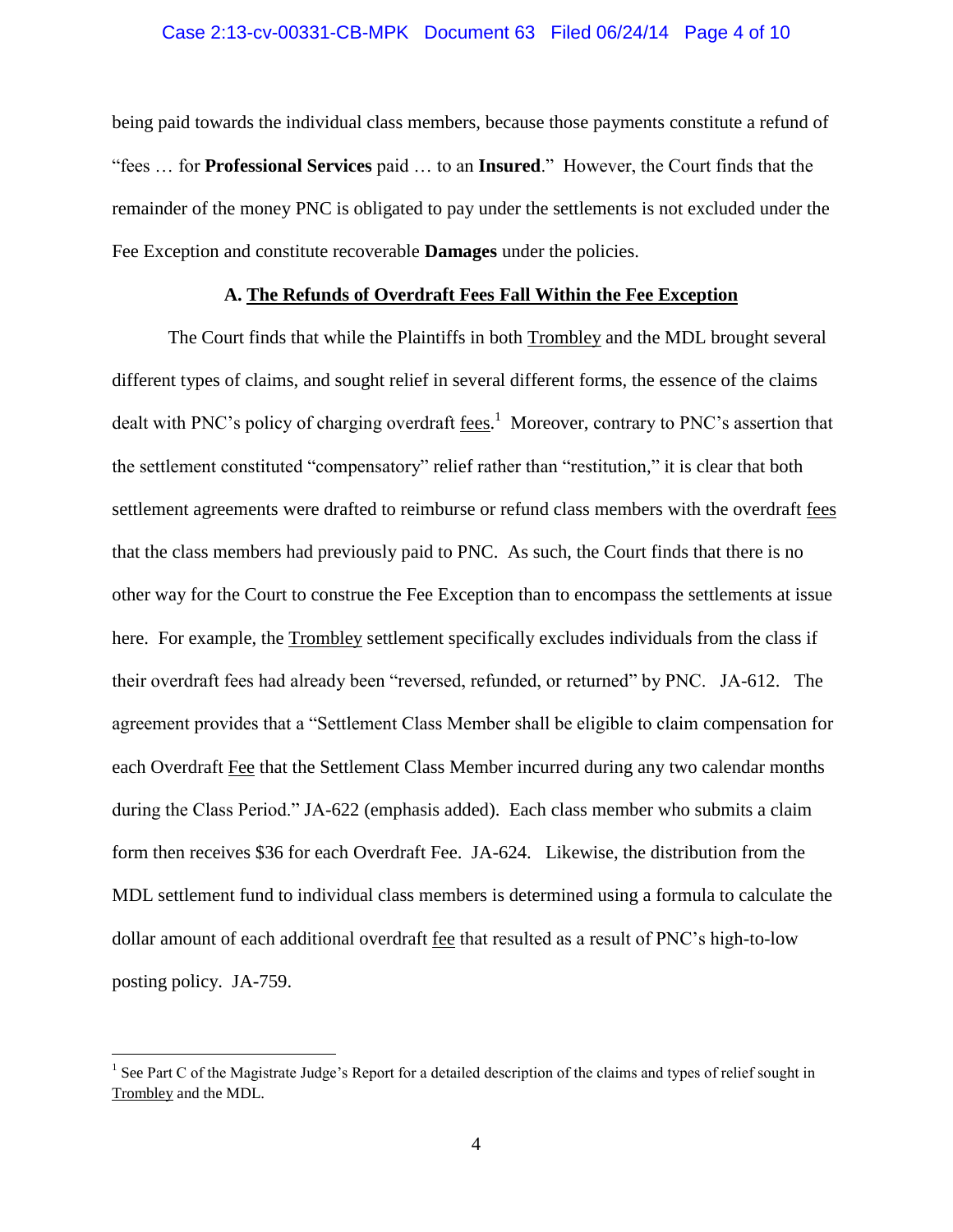# Case 2:13-cv-00331-CB-MPK Document 63 Filed 06/24/14 Page 5 of 10

The Court also disagrees with the Magistrate Judge's finding that applying the "Fee Exception" to the Trombley and MDL settlements would render the policy illusory and the Personal Profit Exclusion (the "PPE") superfluous. The PPE provides that:

> The Underwriter shall not be liable to make any payment for **Loss** on account of a **Claim**:

(C) brought about or contributed to in fact by any:

(2) profit or remuneration gained by any **Insured** to which such **Insured** is not legally entitled; as determined by a final adjudication in the underlying action.

The Court agrees with the Insurers' assertion that the PPE is much broader than the Fee Exception. See Def.'s Objections (Doc. 62) at 11. First, the PPE excludes payment for **Loss**, and therefore would exclude coverage of both **Damages** and **Claims Expenses**, while the Fee Exception would only exclude recovery of **Damages**. Moreover, the PPE captures any "profit or remuneration" that fits into the exclusion, and thus reaches beyond just "fees, commissions, or charges for **Professional Services**." Therefore, reading the Fee Exception to apply to the settlement payments here would not render the policy illusory or the PPE superfluous.<sup>2</sup>

While PNC argues the settlements cannot fall within the Fee Exception because the Court cannot determine that the settlement constitutes a refund of "fees," the Court disagrees. PNC attempts to create ambiguity in the policy by pointing to what damages PNC could have been ordered to pay had the case gone to trial; however, PNC's argument is contrary to the clear terms of the policy. The Fee Exception does not indicate that there must be a final adjudication in order for it to apply. To the contrary, a final adjudication is explicitly required for other

 $2^2$  To the contrary, the Court finds that to read the policy to cover the entirety of the settlements payments here would effectively render the Fee Exception superfluous. For example, if the Fee Exception could only be read to apply when there was a final adjudication regarding the return of fees, then indemnity for the **Claims Expenses** and **Damages** would already be excluded by the PPE, and the Fee Exception would be unnecessary.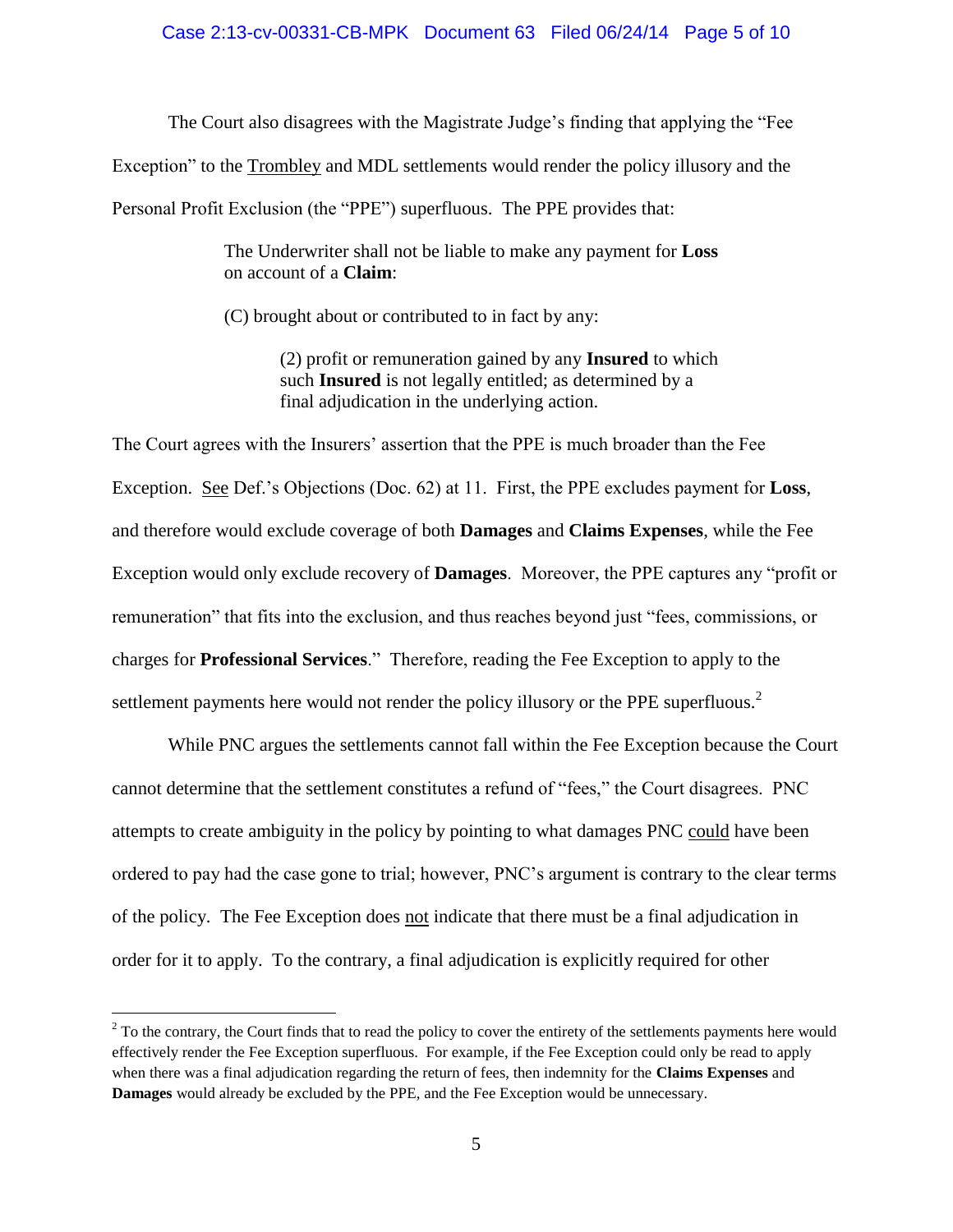### Case 2:13-cv-00331-CB-MPK Document 63 Filed 06/24/14 Page 6 of 10

exclusions in the policy, such as the PPE. Therefore, the Court cannot read the Fee Exception to require a final adjudication without distorting the plain language of the contract. See Whole Enchilada, Inc. v. Travelers Prop. Cas. Co. of Am., 581 F. Supp. 2d 677, 68-90 (W.D. Pa. 2008) (quoting O'Connor-Kohler v. United Services Auto Ass'n., 883 A.2d 673, 679 (Pa. Super. 2005)) ("The Court cannot distort the meaning of the language or resort to a strained contrivance in order to find ambiguity."). Moreover, other courts, including those in Pennsylvania, have not hesitated to look to the nature of the underlying claims to determine whether a settlement payment falls within an exclusion to an insurance policy.<sup>3</sup>

## **B. Attorneys' Fees and Costs are Not Excluded Under the Fee Exception.**

While the Court finds that the Insurers have met their burden of establishing that the claims paid to each individual class member in the Trombley and MDL settlements fall within the Fee Exception to **Damages**, the Court finds that the Insurers have not met their burden of showing that the entirety of the settlement funds constitute "fees" that are excluded from the definition of **Damages**. 4 The definition of **Damages** in the policy specifically includes "a judgment, award, surcharge, or settlement as a result of a Claim and any award of pre- and postjudgment interest, attorneys' fees and costs." The Fee Exception to **Damages**, however, only provides that "**Damages** shall not include any: fees, commissions or charges for **Professional** 

 $3$  See e.g., Alexander v. CNA Ins. Co., 657 A.2d 1282, 1285 (Pa. Super. Ct. 1995) (looking to the allegations in the complaint to determine whether a settlement fell within the scope of an exclusion); Chubb Custom Ins. Co. v. Grange Mut. Cas. Co., 2011 WL 4543896, at \*12 (S.D. Ohio Sept. 29, 2011) (looking at the "essence" of the wrongful conduct alleged in the underlying actions to determine whether the settlements fell within a policy exclusion).

<sup>&</sup>lt;sup>4</sup> The Court notes that the policy exclusions here are atypical in that they exclude from coverage a particular type of damages, as opposed to excluding coverage for a particular type of claim or dispute. See, e.g., Fidelity Bank v. Chartis Specialty Ins. Co., 2013 WL 4039414, at \*2 (N.D. Ga. Aug. 7, 2013) (insurance policy excluded coverage for "any dispute involving fees, commissions or other charges for any Professional Services"); Ticketmaster, LLC v. Illinois Unition Ins. Co., 524 Fed. Appx. 329, 330 (9th Cir. 2013) (insurance policy did not apply to any claim "based on or arising out of … any dispute involving fees, expenses or costs paid to or charged by the Insured.").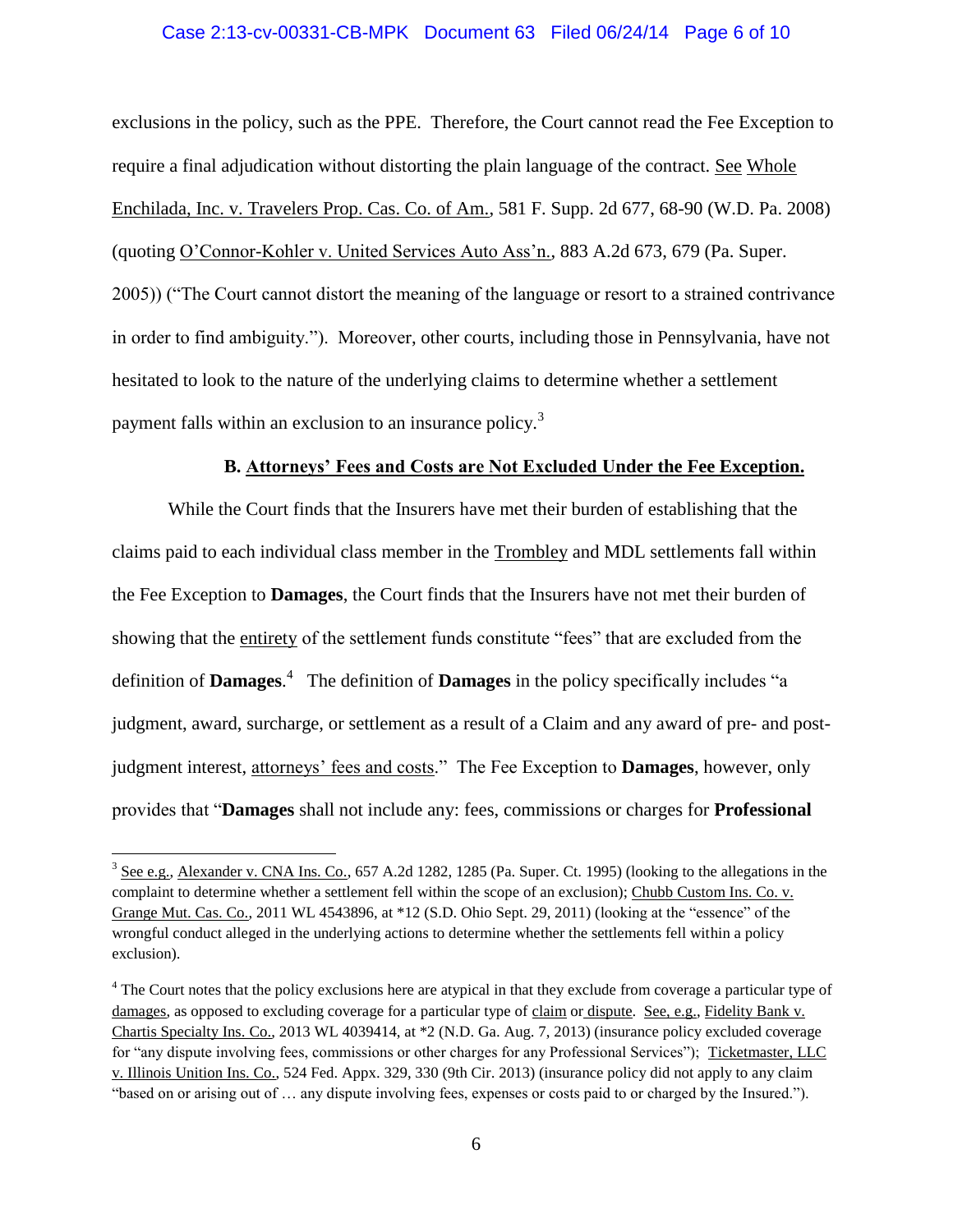### Case 2:13-cv-00331-CB-MPK Document 63 Filed 06/24/14 Page 7 of 10

**Services** paid or payable to an **Insured**." The Insurers have not cited, and the Court has not found, any policy provision that would exclude the portion of the settlements allocated to attorneys' fees and costs, rather than those portions allocated to the reimbursement of overdraft fees. As such, this broad definition of **Damages** does not exclude coverage of the portions of the settlements allocated to such attorneys' fees and costs, simply because some of the **Damages** resulting from the **Claim** are excluded under the Fee Exception. See UnitedHealth Grp. Inc. v. Hiscox Dedicated Corporate Member Ltd., 2010 WL 550991, at \*10-12 (D. Minn. Feb. 9, 2010) (finding that while all of the substantive claims against the insured were excluded from coverage, "nothing in the definition of 'Damages' exclude[d] a claim for attorney's fees from being part of a judgment or settlement," and therefore the portion of the settlement attributable to the claim for attorney's fees was covered absent an applicable exclusion). Therefore, even though the amounts of the settlements allocated to individual class members fall within the Fee Exception to **Damages**, the Court finds that other costs that PNC is required to pay under the settlement agreement, such as attorneys' fees and costs that are paid out of the settlement funds, do not fall within the Fee Exception; and are therefore recoverable **Damages**.

Both the Trombley and the MDL settlements clearly allocate portions of the settlement funds towards these attorneys' fees and costs. For example, in the Trombley Action, the \$12 Million settlement fund allocates (1) a \$3 Million attorneys' fee award to class counsel; (2) \$77,857.05 towards costs and expenses; and (3) \$15,000 towards incentive fees for the representative plaintiffs.<sup>5</sup> JA-724. As such, at least  $$3,092,857.05$  of the Trombley settlement fund is not excluded under the Fee Exception to **Damages**. Likewise, the MDL settlement resulted in a \$90 Million Settlement fund, and allocates: (1) a \$27 Million attorneys' fee award

<sup>5</sup> The Court finds that incentive awards are clearly not "fees… for **Professional Services** … paid or payable to the **Insured**," and therefore these portions of the settlement funds do not fall into the Fee Exception to **Damages**.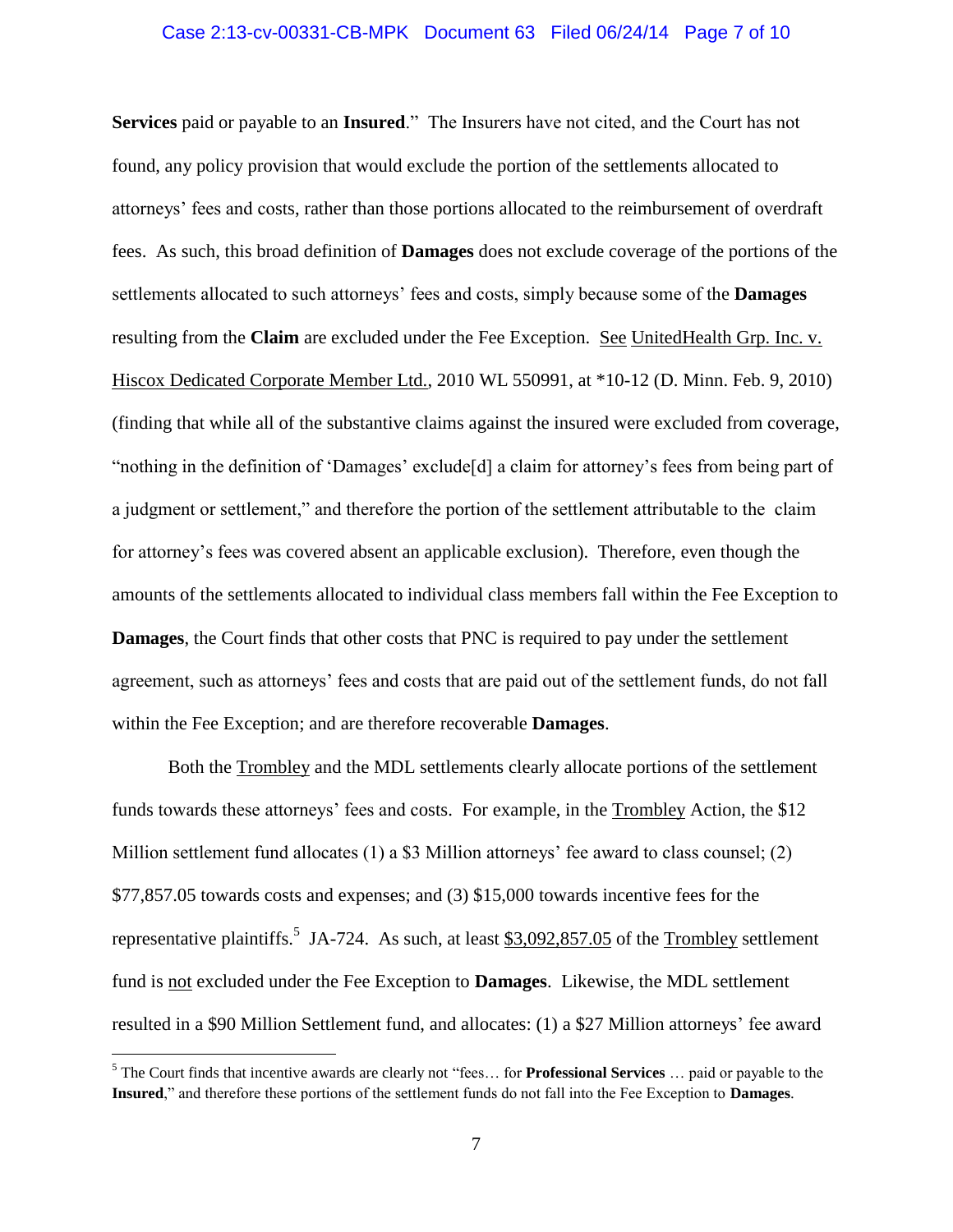#### Case 2:13-cv-00331-CB-MPK Document 63 Filed 06/24/14 Page 8 of 10

to class counsel; (2) \$183,301.58 for reimbursement of costs; and (3) and \$30,000 in plaintiffs' incentive awards. JA-1119. As such, at least \$27,213,301.58 of the MDL settlement fund is not excluded under the Fee Exception to **Damages**. Accordingly, the two settlements have collectively resulted in at least \$30,306,158.63 of recoverable **Damages**.

In light of this, PNC, regardless of the amounts of **Claims Expenses** or other recoverable **Damages** for these actions, has already incurred more than \$25 Million in **Loss**. Thus, PNC has met its \$25 Million retention, which triggers coverage from the HCC Policy. However, because the parties have not provided adequate detailing of all **Claims Expenses** or **Damages** paid by PNC, the Court's analysis can go no further at this point. Therefore, an issue of fact exists with regards to PNC's claims against the Insurers.

### **CONCLUSION:**

 $\overline{a}$ 

In conclusion, the Court finds that the Fee Exception to **Damages** excludes portions of the Trombley and MDL settlements that are paid to the claims of individual class members.<sup>6</sup> However, the Court finds that the Fee Exception to **Damages** does not extend to the entirety of the settlements, and therefore other costs, such as the particular portions of the settlement funds specifically allocated to attorneys' fees, costs, and incentive awards, still fall within the definition of **Damages**. As such, the Court finds it unnecessary to address whether the settlements fall under the "Loan/Credit" Exception, $\frac{7}{1}$  or whether coverage for such settlements

 $6$  The Court can envision that PNC will argue that any unclaimed settlement proceeds are not "fees," because they will go to a non-profit organization. PNC is forewarned that the Court finds that these amounts do not fall outside the Fee Exception simply by virtue of going unclaimed. They were intended to be a recoupment of overdraft fees - happenstance does not magically transform them into something else.

<sup>7</sup> Regardless of whether the settlement funds constitute "principal, interest or other monies either paid, accrued or due an Insured as the result of any loan, lease or extension of credit," the attorneys' fees and costs would still fall outside of this exception for the same reasons that they fall outside of the Fee Exception.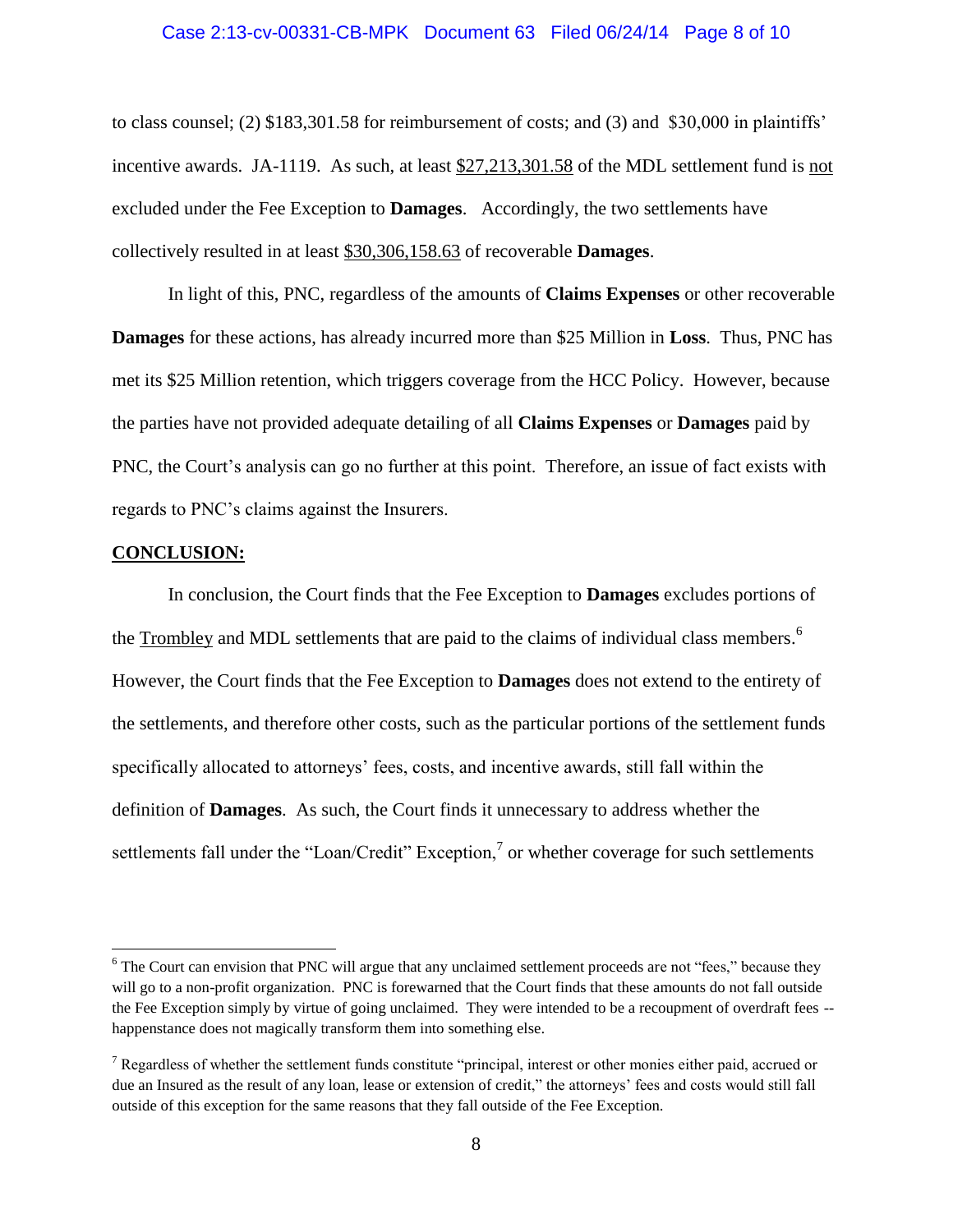### Case 2:13-cv-00331-CB-MPK Document 63 Filed 06/24/14 Page 9 of 10

would be contrary to public policy. $^8$  However, issues of fact remain, including whether the Axis policy has been triggered, and therefore neither party is entitled to Judgment on the Pleadings at this time.

### **II. ORDER**

For the reasons stated above, the Court finds the following as a matter of law:

(1) The portions of the Trombley and MDL settlements paid towards individual class members' claims fall under the Fee Exception to **Damages**;

(2) The amount of **Damages** in the Trombley and MDL settlements, including attorneys' fees, costs, and incentive fees, amount to at least \$30,306,158.63; and

(3) PNC has therefore paid **Damages** in connection with the Trombley and MDL settlements in an amount in excess of its \$25 Million retention, and thus triggered coverage under the HCC Policy.

Consistent with the foregoing, the Magistrate Judge's Report and Recommendation (**Doc.** 

**61**) is **ADOPTED IN PART**. Defendants' Motion for Judgment on the Pleadings (**Doc. 50**) and

Plaintiffs' Motion for Judgment on the Pleadings (**Doc. 47**) are both hereby **GRANTED IN** 

**PART and DENIED IN PART**. The Motions are granted to the extent that the parties sought

declarations consistent with the Court's findings above, and denied in all other respects.

IT IS SO ORDERED.

 $8$  Since the Court has found that the portion of the settlement fees constituting a refund of overdraft fees are excluded from the definition of **Damages**, the Court cannot see how PNC received a "windfall" by collecting proceeds only for attorneys' fees and costs, and therefore how the Insurers' public policy argument could possibly prevail in this circumstance. Moreover, had the Insurers wished to exclude coverage for attorneys' fees and costs associated with this type of settlement, they certainly could have done so. Given the nature of the policy at hand - in which "fees" are excluded from the definition of **Damages**, and the Personal Profit Exclusion only applies when there is a final adjudication in the underlying action -- the Court is unaware of any case law suggesting that there is a public policy that would direct that the Insurers should not be responsible for these attorneys' fees and costs for which they specifically assumed responsibility.